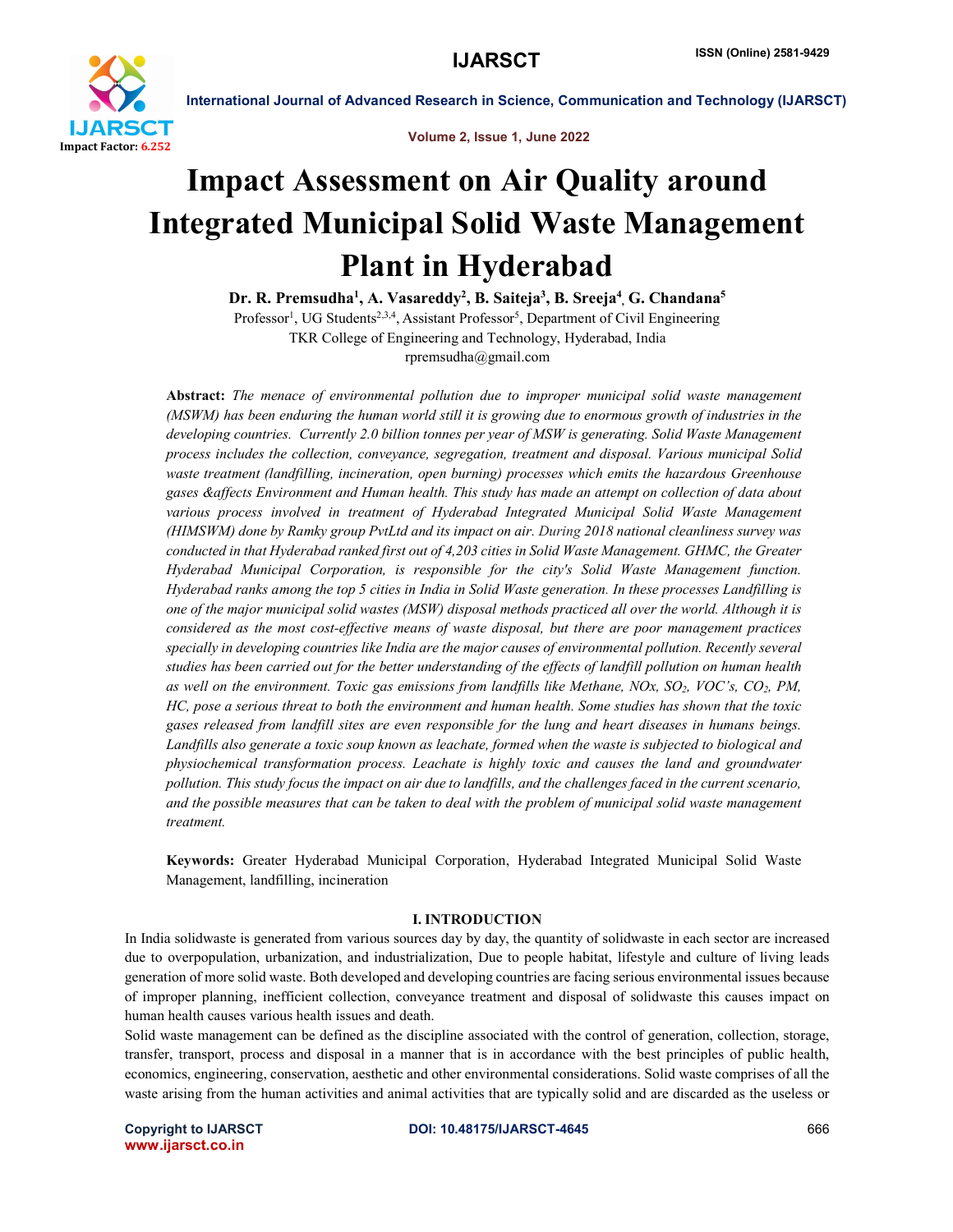

#### Volume 2, Issue 1, June 2022

unwanted. It is all-inclusive of the heterogeneous mass from the urban community as well as more homogeneous accumulation of the agriculture and the industrial wastes.

During 2018 national cleanliness survey was conducted in that Hyderabad ranked first out of 4,203 cities in Solid Waste Management. GHMC, the Greater Hyderabad Municipal Corporation, is responsible for the city's Solid Waste Management function. Hyderabad ranks among the top 5 cities in India in Solid Waste generation. In these processes, Landfilling is one of the major municipal solid wastes (MSW) disposal methods practiced all over the world. Although it is considered as the most cost-effective means of waste disposal, but there are poor management practices specially in developing countries like India are the major causes of environmental pollution.

Recently several studies has been carried out for the better understanding of the effects of landfill pollution on human health as well on the environment. Toxic gas emissions from landfills like Methane, NOx, SO<sub>2</sub>, VOC's, CO<sub>2</sub>, PM, HC, pose a serious threat to both the environment and human health. Some studies has shown that the toxic gases released from landfill sites are even responsible for the lung and heart diseases in humans beings. Landfills also generate a toxic soup known as leachate, formed when the waste is subjected to biological and physiochemical transformation process. Leachate is highly toxic and causes the land and groundwater pollution.

# 1.1 Municipal Solid Waste

Municipal solid waste (MSW), also called the urban solid waste, that includes predominantly household waste (domestic waste) with sometimes the addition of the commercial wastes collected by municipality within a given area.

# 1.2 Types of Municipal Solid Waste

- Biodegradable waste: food and kitchen waste, green waste, paper.
- Recyclable material: paper, glass, bottles, cans, etc.
- Inert waste: construction and demolition waste, rocks, debris etc.
- Composite wastes: waste clothing, Tetra Parks, waste plastics such as toys.
- Domestic hazardous waste; medication, e-waste, paints, chemicals, light bulbs, fluorescent tubes, fertilizer and pesticide containers, batteries.

### 1.3 Composition of Municipal Solid Waste



Fig 1: Composition of municipal solid waste

# 1.4. Status of Compliance of MSW Rules 2000

The MSW Rules 2000mandate the following seven essential steps.

- 1. Prohibit littering on the streets, promote segregation of recyclable waste at source and ensurestorage of waste at source in two bins; one for biodegradable waste and another for recyclablematerial.
- 2. Organize Primary collection of the biodegradable and non-biodegradable waste from the doorstep, ("including slums and squatter areas,) at reinforced timings on a day-to-day basis using containerized tricycle/handcarts/pick up vans.
- 3. Organize Street sweeping covering all the residential and the commercial areas on all the days of the year irrespective of the Sundays and public holidays.
- 4. Abolish open waste storage depots and make the provision of the covered containers or close the body waste storage depots.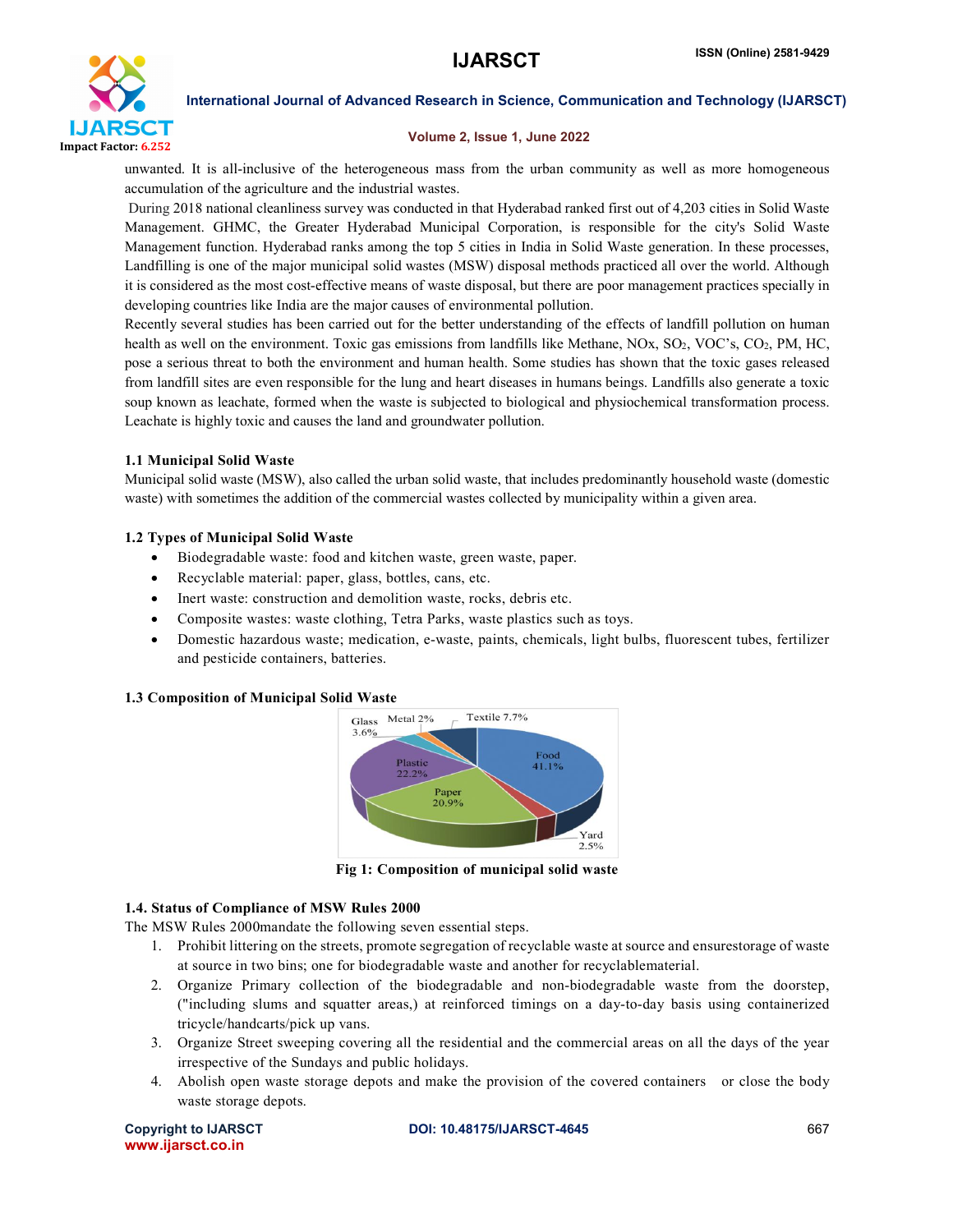

### Volume 2, Issue 1, June 2022

- 5. Organize the Transportation of the waste in covered vehicles on a day-to-day basis avoiding multiple and manual handling of waste. Compostable Recyclable Others50.06% 15.52% 34.42%
- 6. Set up treatment facilities for the biodegradable waste using the composting or waste to energy technologies meeting the standards laid down in schedule IV.
- 7. Minimize the waste going to the land fill and dispose of only rejects from the treatment plants and inert the material at the engineered landfills meeting the standards laid down in Schedule III of the MSW Rules 2000.

# 1.6 Future Scenario

The details of composition of the Indian garbage 2000 and 2025 the waste composition of Indian garbage will undergo the following changes (Toxics Link, 2002).

- Organic waste will increase from 40 percent to 60 percent
- Plastic will rise from  $4\%$  to  $6\%$
- Metal will escalate from 1% to 4%
- Glass will increase from 2% to 3%
- Paper will climb from 5% to 15%
- Others (ash, sand, grit) will decrease from 47% to 12%.

*Impact on Human Health Issues Associated with Landfill Gas Emissions - Odours and Low-Level Chemical Exposures* Landfill odours often prompt complaints from community members. People may also have concerns about health effects associated with these odours and other emissions coming from the landfill. This section contains information about

- Symptoms possibly triggered by landfill gas odours.
- What scientists know about the potential health effects of exposures to landfill gas emissions.
- How environmental health professionals can assess whether landfill gas emissions may be posing a health threat.

# 1.6 Objectives of Study

To collect the information about quality & quantity of Municipal Solid Waste generation in Hyderabad. To collect the data about the process of collection. conveyance, disposal, treatment followed in HIMSWM. To study various MSWM treatment process involved in the Hyderabad Integrated municipal solid waste management. To study the impact on air and human health due to Landfilling at Jawahar Nagar's Integrated Municipal Solid waste management treatment plant. To collect the questionary from the people around the HIMSWM treatment plant in Jawahar Nagar about their problems. To suggest suitable measures to reduce the impact on air and human health.

### II. LITERATURE REVIEW

Mohamed F. Hamodaetal., (2007) examined the atmospheric pollution Created by some waste treatment & disposal facilities in the state of Kuwait. Air monitoring was conducted in a municipal waste water treatment plant, an industrial wastewater treatment plant in a petroleum refinery, and at a landfill site used for disposal of solid wastes. Air measurements were made over a period of 6 months & included levels of gaseous emissions as well as concentration of Volatile Organic compounds (VOCs).Samples of gas & bio aerosol's are collected from ambient air surrounding the treatment facility. The results obtained from the study have indicated that presence of VOCs, methane, ammonia are dangerous. This study also revealed adverse effects on Environment & humans health.

Soumya deep Baksietal.,(2017) studied that the Industrialization becomes very significant for developing countries like India having large number of population. In recent times, E-waste & plastic waste also contribute considerably to total waste stream due to utilization of electronic & other items. There wastes may cause a potential hazard to human health & environment if any of the aspects of solid waste management is not managed effectively. This study described about the current status of municipal solid waste management in different regions of India.

Sukesh Narayan Sinha et al., (2018) studied about the adverse effects of air. Pollution due to Solid fuels on human and other organisms. Pollutants are the result of interaction of primary pollutants with air. Greater than 80% of people living in urban areas have exposure to bad quality are that exceeds the WHO limits. More than half of the world most polluted countries are from India, according to WHO which indicates the choking effects of industrial of vehicular exhausts. This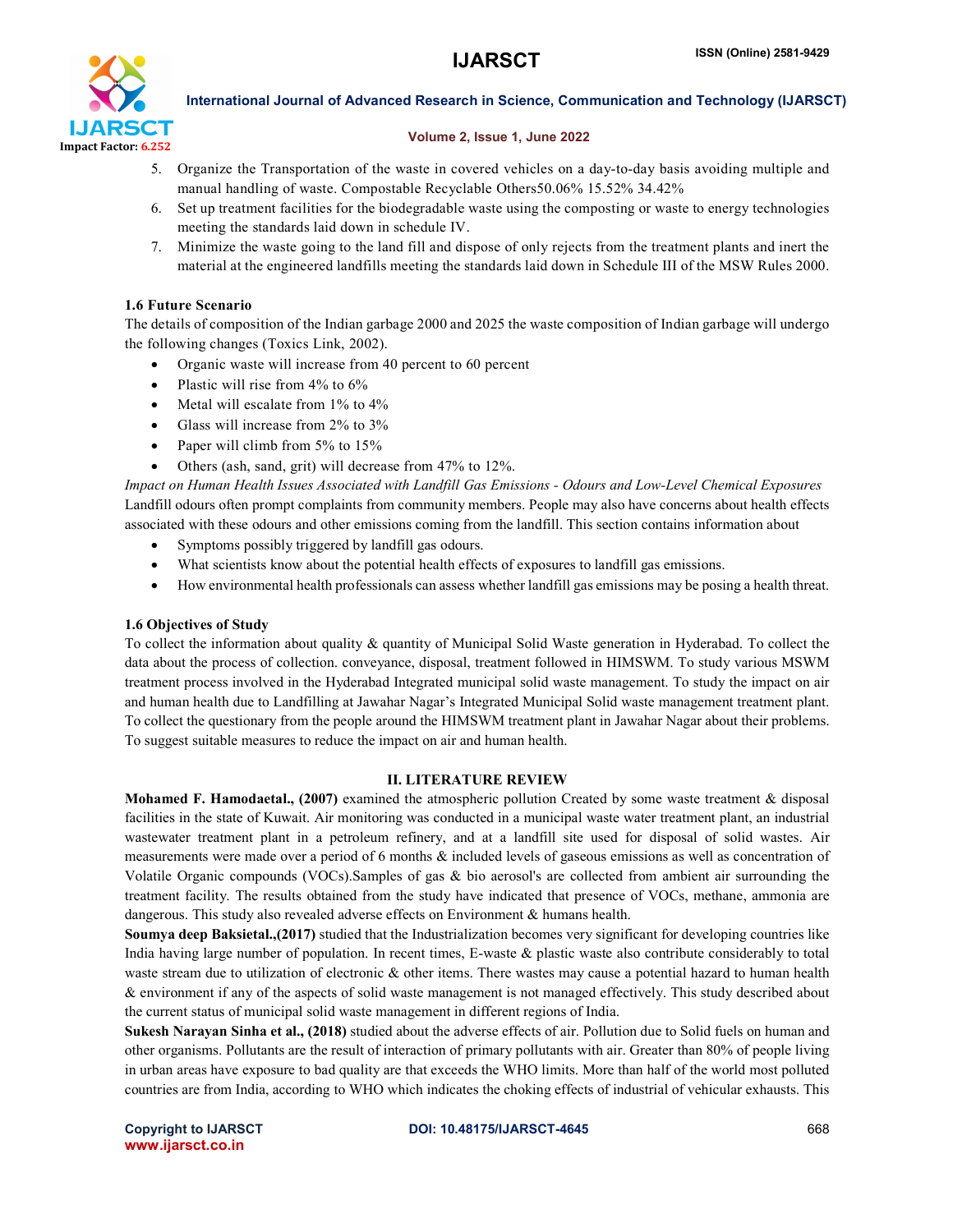

# Volume 2, Issue 1, June 2022

study results in Air pollution Tolerance Index. APTI as the evaluation of tolerance  $\&$  sensitivity of the tree species to air pollution.

T. Lacorte& J.M. Baldasanoetal.(2018) characterized theMunicipal Solid waste incineration residues produced in two types of facilities were exhaustively characterized granulometry chemical composition, leaching behavior & element distribution. MSWI offers reduction in both mass & volume of wasted subjected to final disposal, mass wastes reduced approximately to 70% &vol to 90% & provides Energy that can be recovered produce electricity or steam. Use Analytical method with bulk samples & Analytical method with particle size distribution. As the result 1st generation (mass burn, electrostatic preceptor. as air pollution control systems) & 2nd Generation (RDF, semi-deep. Apc control system) have been characterized.

# III. METHODOLOGY

This project trough light on impact on air due to landfilling,data collection done how to collect gas from landfill and measurement , monitoring of air pollutant due to lanfilling is done.

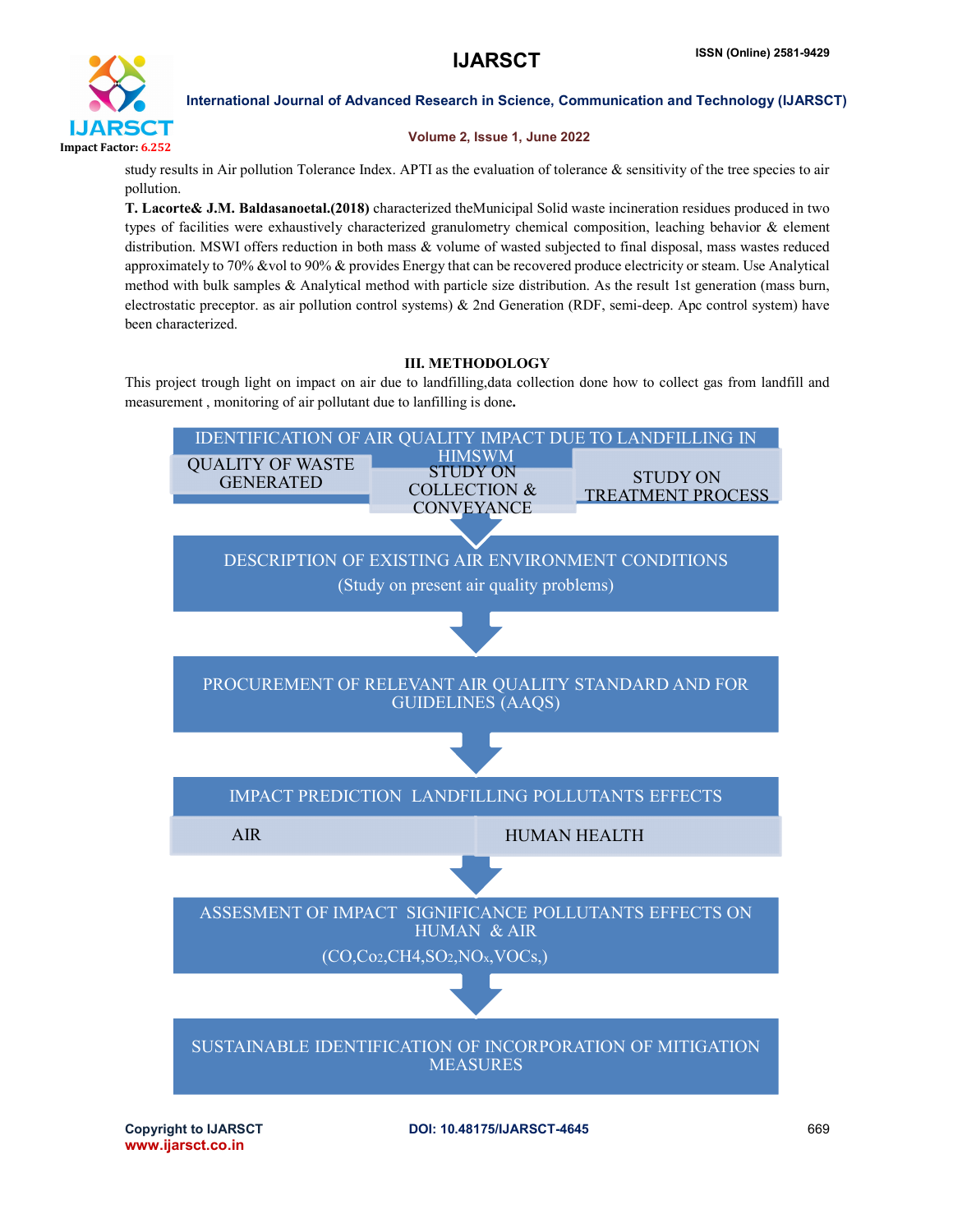

#### Volume 2, Issue 1, June 2022

### 3.1 Description of the Study Area

Jawahar Nagar municipal solid waste treatment plantand its surroundings is under urban local body called 330 R.M. Kurakula et al. / Procedia Environmental Sciences 35 (2016) 328 – 336 Greater Hyderabad Municipal Corporation (GHMC), Hyderabad. The area under investigation belongs to Ranga Reddy district of Telangana with coordinates between 17°26' N to 17°34' N latitude and 78°32.5' E to 78° 40' E longitude. The area falls in the Survey of India (SoI) topographic map number 56K/10 to a scale of 1:50, 000.The Jawahar Nagar dumping yard utilizes an "Integrated Municipal Solid Waste Management Scheme" started in2010 by GHMC to manage the waste disposal in the city. The city produces around 4,500 metric tonnes of solid waste every day, which is transported from three collection units located in Imlibun, Yousufguda and lower Tank Bund to the garbage dumping site of Jawahar Nagar. The site is 35 km away from Hyderabad city, 10.5 km away from the state Highway connecting Hyderabad- Nagpur in West direction from the boundary of the project site. Total area: 353 acres, Encroachments – 86.60 acres, Net area available for T&D facilities is around 266.30 acres. Thelayout of Jawahar Nagar dump yard are shown in Figure 3.1 Percentage and composition of municipal solid waste in Hyderabad is shown in fig 3.2(12, 13)

# 3.2 Sampling Techniques

3.2.1. Landfill Gas Sampling Approaches: An Overview Many different types of landfill gas sampling approaches exist—too many to review in this manual. However, two important factors in selecting an appropriate landfill gas sampling approach include the sampling location and the sampling methods. The sampling location and sampling methods are selected according to the data uses and questions to be answered by the overall sampling program.

### 3.2.2. Location of Landfill Gas Monitors

Landfill gas monitors are typically placed in three types of locations at or near landfills; these are subsurface, surface, or enclosed space. The three types of monitoring locations address different landfill gas concerns and can be used either alone or together in a sampling program. Note that these systems generally do not measure landfill gas levels at points of human exposure. Subsurface systems measure concentrations of contaminants in the soil gas at locations beneath the soilair interface. The depth of sampling can range from a few inches to many feet below the surface. Surface systems measure concentrations of gas within a couple of inches above the soil-air interface. Enclosed space systems monitor gases in indoor air or confined areas overlying or adjacent to landfills, such as buildings, subsurface vaults, utilities, or any other spaces where the potential for gas buildup is of concern.

In addition to the sampling location, several methods of landfill gas collection can be used in a landfill gas sampling approach. Examples of these methods, and their implications, follow:

### 3.2.3 Portable vs. Stationary Sampling Equipment

Some gas sampling can be performed with portable monitors, which typically are hand-held instruments that can be easily carried around a landfill. This type of device is useful for conducting an initial screening of landfill gas migration pathways or for identifying the source of methane leaks. Stationary monitors, on the other hand, usually are installed at fixed locations, where they remain for the duration of the intended monitoring. Stationary monitors are typically, though not always, capable of generating higher quality data than portable monitors.

#### 3.2.3 Grab Sampling vs. Continuous Monitoring

This distinction applies to most types of landfill gas monitoring (e.g., soil gas, emissions, ambient air, and indoor air). By definition, grab sampling is a one-time measurement of gas concentrations, thus providing a "snapshot" of landfill gas composition at a given place and time. This type of sampling is generally not useful for evaluating changes in landfill gas composition over the long term, unless it is conducted at regular intervals according to a detailed plan. In contrast, continuous monitoring devices constantly sample and analyze gas concentrations. Some are capable of documenting fluctuations in concentrations over short intervals, while others can measure only average concentrations. All continuous monitors, however, provide insight into changes in gas composition over the long term.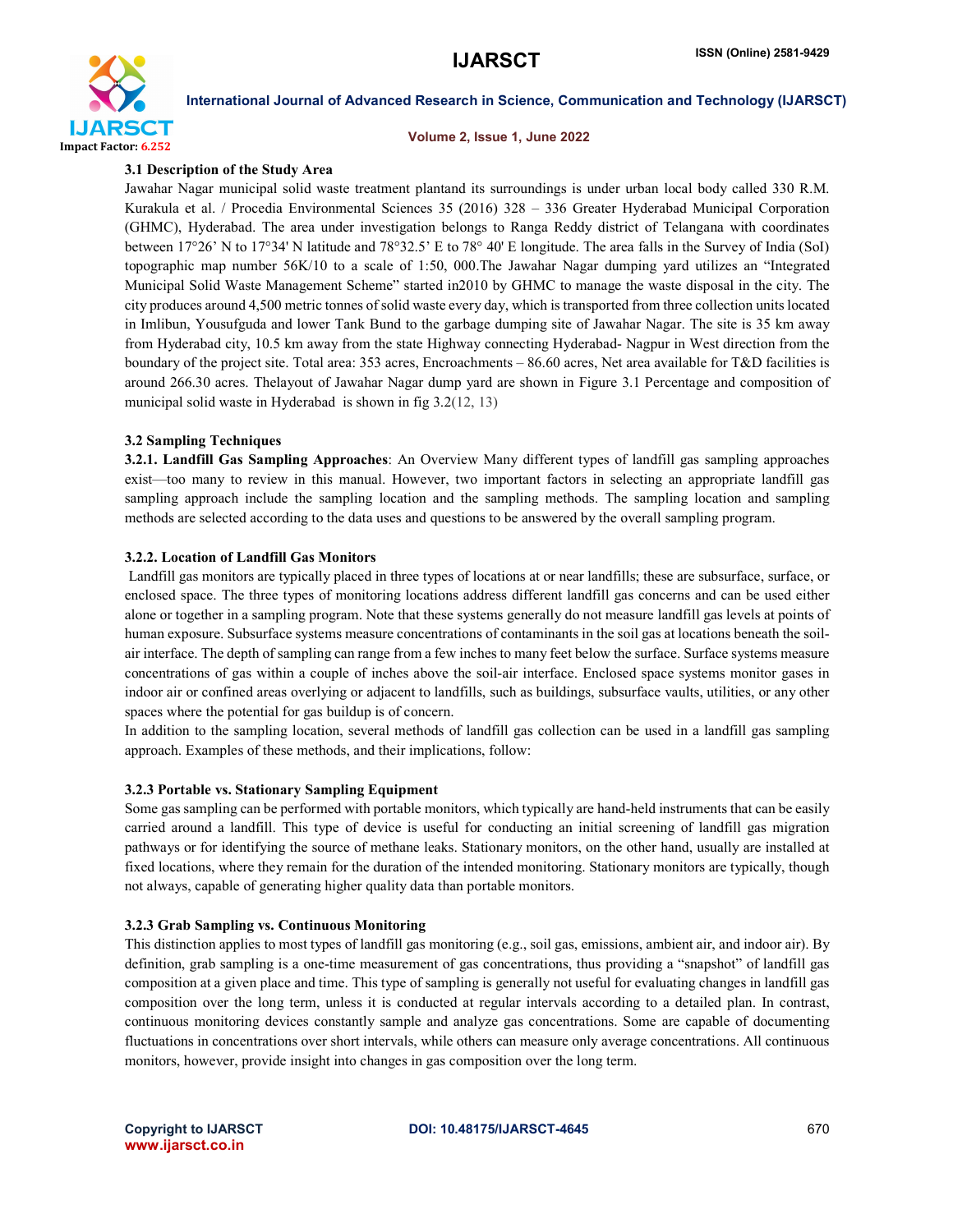

#### Volume 2, Issue 1, June 2022

# 3.3 Explosion Hazards

Landfill gas may form an explosive mixture when it combines with air in certain proportions. This section provides information about:

- The conditions that must be met for landfill gas to pose an explosion hazard.
- The types of gases that may potentially pose explosion hazards.
- What can be done to assess whether a landfill is posing an explosion hazard.

# IV. RESULTS AND DISCUSSIONS

### 4.1 Impact due to Treatment Process

The environmental impact of various solid waste treatment methods being used in Hyderabad was assessed to provide useful information for decision making in solid waste management strategy. Among the treatment methods considered, the incineration method and the anaerobic digestion method are the most environmentally friendly, while the landfill method has the highest environmental impact. Regarding the life cycle of the treatment methods, the environmental impact of the main treatment stage is the largest, contributing 46–94% of the total impact, depending on the treatment method.

Major developments have occurred with respect to landfill technology and in the legislative To meet regulatory requirements. According to EPA regulations under RCRA (Subtitle D), MSW landfills must conduct soil gas monitoring for methane. Depending on the date of construction, some MSW landfills. EPA regulations provide flexibility for how states and Indian tribes implement these regulations. As a result, landfills operating in some states or tribal areas might be subject to different regulations than landfills operating in other areas. The data collected in fulfillment of these regulations serve two important purposes: they provide environmental regulators with information about the performance of landfill gas collection systems, and they characterize the extent to which accumulation and migration of landfill gas might pose an explosion hazard. MSW landfills must monitor methane around the landfill perimeter.

### 4.2 Impact on Air

### 4.2.1 Carbon Monoxide (CO)

Carbon monoxide (CO) is a colourless, odourless, tasteless, deadly gas. You can't see, smell or taste it. Carbon monoxide is slightly lighter than air and quickly spreads throughout an entire house. Carbon monoxide gas is produced when fossil fuel burns incompletely because of insufficient oxygen. During incomplete combustion, the carbon and hydrogen combine to form carbon dioxide, water, heat, and deadly carbon monoxide. In properly installed and maintained appliances gas burns clean and produces only small amounts of carbon monoxide. Anything which disrupts the burning process or results in a shortage of oxygen can increase carbon monoxide production. Wood, coal, and charcoal fires always produce carbon monoxide, as do gasoline engines.

### 4.2.1.1. Effects of carbon monoxide on Human Health

Carbon monoxide symptoms mimic the flu: headaches, fatigue, nausea, dizziness, confusion, and irritability. Continued exposure can lead to vomiting, loss of consciousness, brain damage, heart irregularity, breathing difficulties, muscle weakness, abortions and even death. Because the symptoms mimic so many illnesses, it is often misdiagnosed.

When CO is inhaled, it bonds with haemoglobin, displacing oxygen and forming carboxyhaemoglobin (COHb) resulting in a lack of oxygen to the body cells. The attraction of CO and haemoglobin is approximately 250 times greater than the attraction between oxygen and haemoglobin. The brain and heart require large amounts of oxygen and quickly suffer from any oxygen shortage. This makes even small amounts of carbon monoxide dangerous. Physical, non-reversible damage can occur. Continued exposure to carbon monoxide can cause permanent brain, nerve, or heart damage. Some people require years to recover while others might never fully recovered. The time of exposure, the concentration of CO, the activity level of the person breathing the CO, and the person's age, sex, and general health all affect the danger level. When people lose consciousness due to carbon monoxide poisoning, they will typically have relapses for several weeks. They will suffer from headache, fatigue, loss of memory, difficulty in thinking clearly, irrational behaviour, and irritability. Recover can be slow and frustrating. Some individuals suffer permanent brain and organ damage. Victims may be highly sensitive to C for the rest of their lives.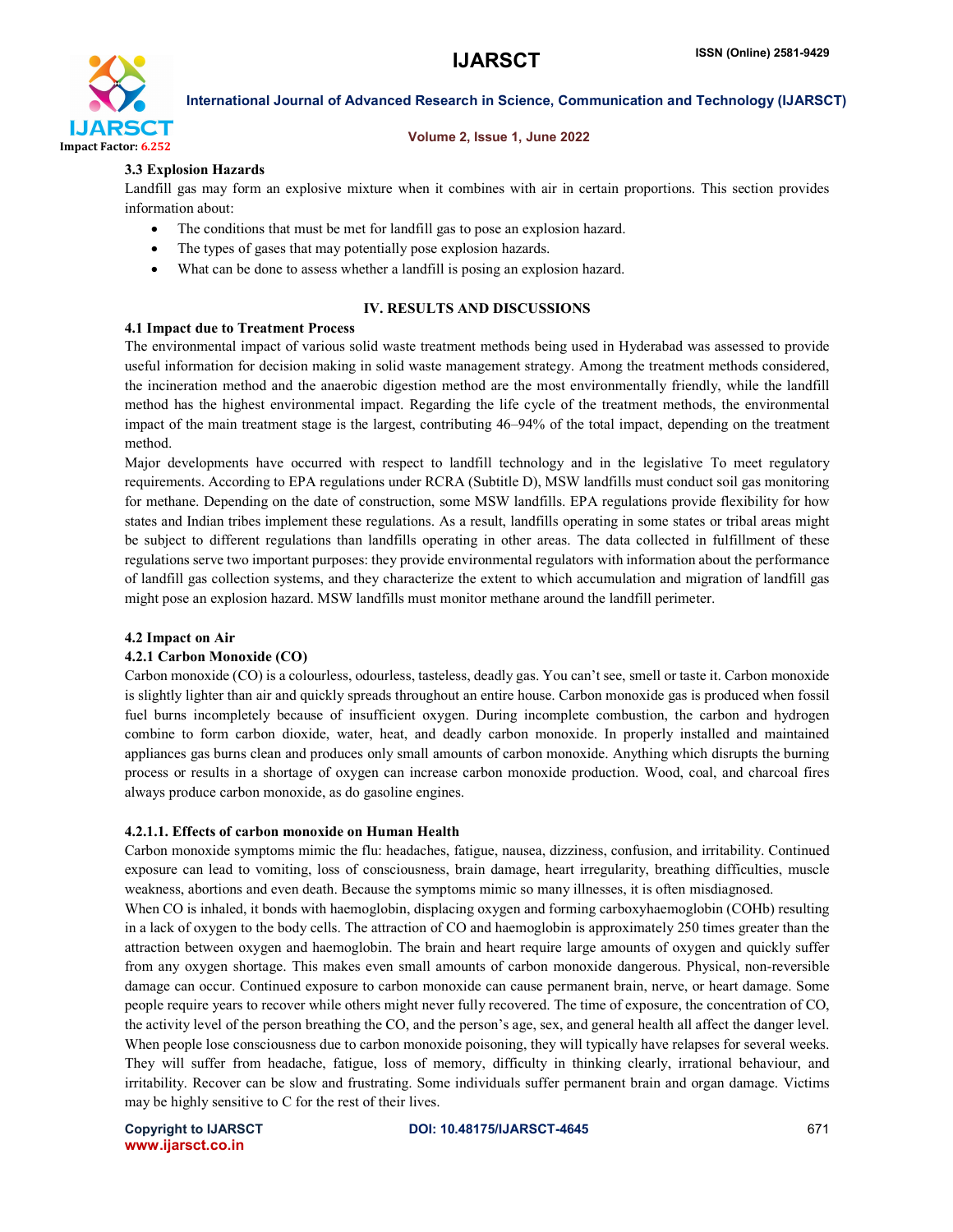

#### Volume 2, Issue 1, June 2022

## 4.2.2 Methane(CH4)

- Methane, or methyl hydride, is a colourless, odourless gas which is lighter than air. In the atmosphere, the gas is transformed into water and carbon dioxide; it is also one of the most potent greenhouse gases.
- Methane is naturally emitted from the decomposition of organic matter and digestive process of ruminant animals; other sources include fossil fuel extraction, landfill, industrial process, food production and mining. It is commonly referred to as marsh gas, as it occurs abundantly in wetlands.
- Methane is the constituent of landfill gas that is likely to pose the greatest explosion hazard. Methane is explosive between its LEL of 5% by volume and its UEL of 15% by volume. methane concentrations within the landfill are typically 50% (much higher than its UEL), methane is unlikely to explode within the landfill boundaries. As methane migrates and is diluted, however, the methane gas mixture may be at explosive levels. Also, oxygen is a key component for creating an explosion, but the biological processes that produce methane require an anaerobic, or oxygen-depleted, environment. At the surface of the landfill, enough oxygen is present to support an explosion, but the methane gas usually diffuses into the ambient air to concentrations below the 5% LEL. In order to pose an explosion hazard, methane must migrate from the landfill and be present between its LEL and UEL.

# 4.2.2.1 Effects of Methane on Human Health

- Benzene*:* Benzene has been linked to cancer, anaemia, brain damage, and birth defects, and it is associated with respiratory tract irritation. Over time, benzene exposure can also lead to reproductive, developmental, blood, and neurological disorders. Benzene is a constituent of raw gas, so leaks and deliberate releases of gas (venting) are the primary source of benzene pollution from the oil and gas industry.
- Ethylbenzene: Exposure to ethylbenzene has been associated with respiratory and eye irritation, as well as blood and neurological disorders. Like benzene, ethylbenzene is a constituent of raw gas and leaks and venting sources are the primary sources of ethylbenzene.
- Formaldehyde*:* Formaldehyde has been linked to certain types of cancer, and chronic exposure to it is known to cause respiratory symptoms. Formaldehyde is primarily emitted from combustion sources such as flares and compressor engines.
- Other landfill gases. Other landfill gas constituents (e.g., ammonia, hydrogen sulphide, and NMOCs) are flammable. However, because they are unlikely to be present at concentrations above their LELs, they rarely pose explosion hazards as individual gases. For example, benzene (an NMOC that may be found in landfill gas) is explosive between its LEL of 1.2% and its UEL of 7.8%. However, benzene concentrations in landfill gas are very unlikely to reach these levels. If benzene were detected in landfill gas at a concentration of 2 ppb (or 0.0000002% of the air by volume), then benzene would have to collect in a closed space at a concentration 6 million times greater than the concentration found in the landfill gas to cause an explosion hazard.

### 4.3. Sulphides

- $\bullet$  Hydrogen sulphide, or H<sub>2</sub>S, is a flammable, explosive, and toxic gas in the environment. It's known for its rotten egg smell and is sometimes called sour gas or stink damp. The gas is very dangerous for humans at high concentrations. In very low concentrations, however, it's a normal component in our bodies, where it actually has benefits.
- H2S is released from decomposing organic matter, geothermal activity, and industry. It's widespread in the atmosphere but is more concentrated in some environments than in others. It's a potential problem in the oil and gas industries.
- Hydrogen sulphide in the atmosphere can make breathing difficult and damage the nervous system. The more concentrated the H2S, the more pronounced its effects. It can be deadly at high concentrations.
- Hydrogen sulphide, dimethyl sulphide, and mercaptans are the three most common sulphides responsible for landfill odours. These gases produce a very strong rotten-egg smell—even.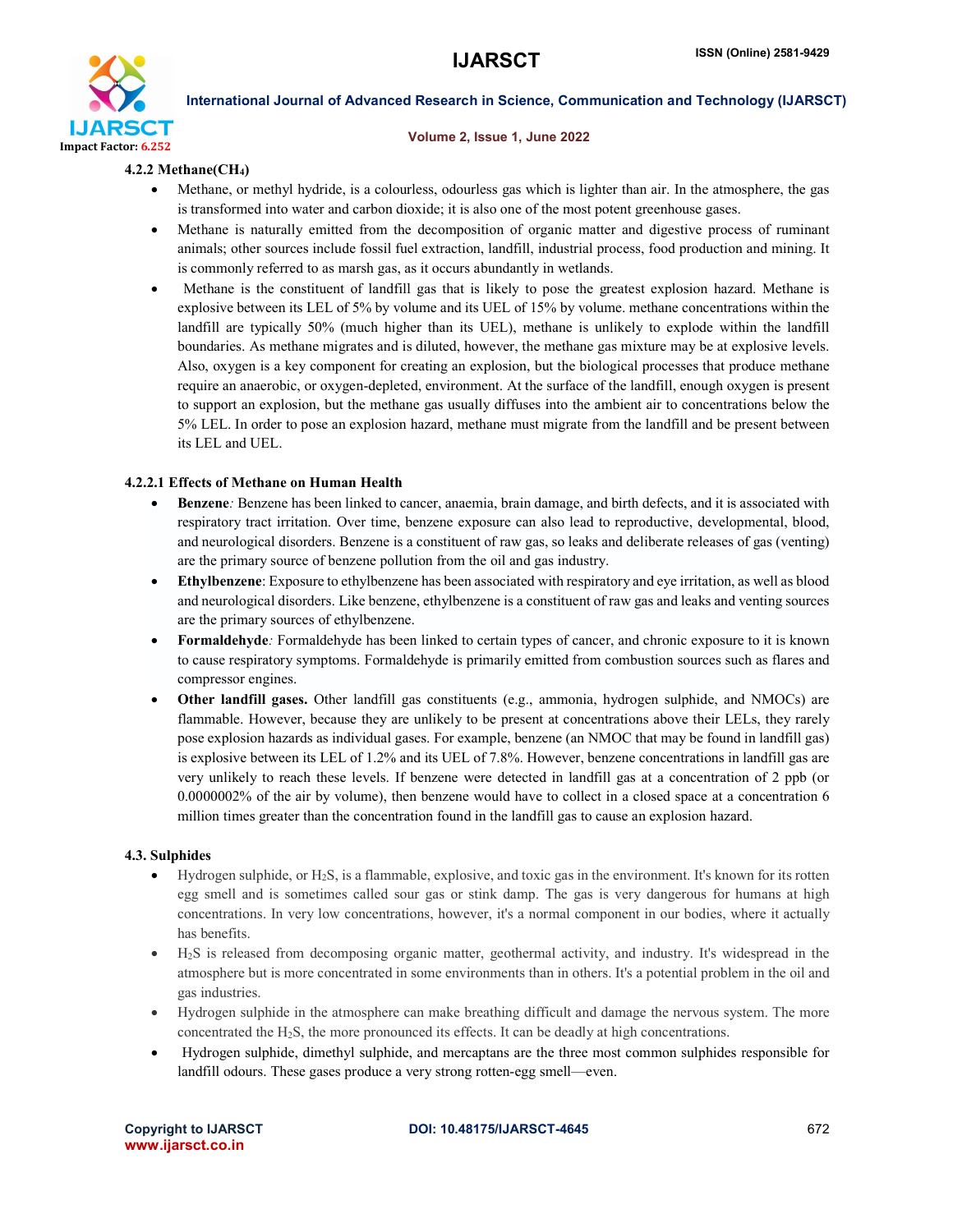

### Volume 2, Issue 1, June 2022

# 4.3.1. Effects of Sulphides on Human Health

Humans are extremely sensitive to hydrogen sulphide odours and can smell such odours at concentrations as low as 0.5 to 1 part per billion (ppb). At levels approaching 50 ppb, people can find the odour offensive. Average concentrations in ambient air range from 0.11 to 0.33 ppb (ATSDR 1999a). According to information collected by the Connecticut Department of Health, the concentration of hydrogen sulphide in ambient air around a landfill is usually close to 15 ppb.

- Hydrogen sulphide in the atmosphere can make breathing difficult and damage the nervous system. The more concentrated the H2S, the more pronounced its effects. It can be deadly at high concentrations.
- Eye, nose, and throat irritation, headache, nausea, stomach upset, dizziness, difficulty breathing due to irritation of the lungs, coughing, insomnia

# 4.4 Ammonia

- Ammonia *NH3* is a gas commonly used as a refrigerant in cooling systems.
- The gas is colourless with very sharp odour.
- In small concentrations the gas is detectable by smell. In high concentrations the gas is an immediate hazard to life.
- Ammonia is another odorous landfill gas that is produced by the decomposition of organic matter in the landfill. Ammonia is common in the environment and an important compound for maintaining plant and animal life. People are exposed daily to low levels of ammonia in the environment from the natural breakdown of manure and dead plants and animals. Because ammonia is commonly used as a household cleaner, most people are familiar with its distinct smell.

# 4.4.1. Effects of Ammonia on Human Health

Humans are much less sensitive to the odour of ammonia than they are to sulphide odours. The odour threshold for ammonia is between 28,000 and 50,000 ppb. Landfill gas has been reported to contain between 1,000,000 and 10,000,000 ppb of ammonia, or 0.1% to 1% ammonia by volume (Zero Waste America n.d.). Concentrations in ambient air at or near the landfill site are expected to be much lower.

- Breathing 700 to 1,700 ppm results in coughing, bronchospasm and chest pain along with severe eye irritation and tearing.
- At levels greater than 5,000 ppm, ammonia causes chemical bronchitis, fluid accumulation in the lungs, chemical burns of the skin and is potentially fatal.

# 4.5. NMOCs

Some NMOCs, such as vinyl chloride and hydrocarbons, may also cause odours. In general, however, NMOCs are emitted at very low (trace) concentrations and are unlikely to pose a severe odour problem.

# 4.5.1. Effects of NMOCs on Human Health

Health effects may include cardiovascular effects such as cardiac arrhythmias and heart attacks, and respiratory effects such as asthma attacks and bronchitis. Exposure to particle pollution can result in increased hospital admissions, emergency room visits, absences from school or work, and restricted activity days, especially for those with pre-existing heart or lung disease, older people, and children.

| <b>Table 1:</b> Gases and its effects |                                                                                                |  |  |  |
|---------------------------------------|------------------------------------------------------------------------------------------------|--|--|--|
| <b>Components</b>                     | Potential to pose an explosive Hazard                                                          |  |  |  |
|                                       | Methane is highly explosive when mixed with air at a volume between its LEL of 5% and          |  |  |  |
| Methane                               | its UEL of 15%. At concentrations below 5% and above 15%, methane is not explosive.            |  |  |  |
|                                       | At some landfills, methane can be produced at sufficient quantities to collect in the landfill |  |  |  |
|                                       | or nearby structures at explosive levels.                                                      |  |  |  |
| Carbon dioxide                        | Carbon dioxide is not flammable or explosive.                                                  |  |  |  |

Various Gases Ass Per Naaqs Exposure Level And Its Impact Are Presented In Table 3 to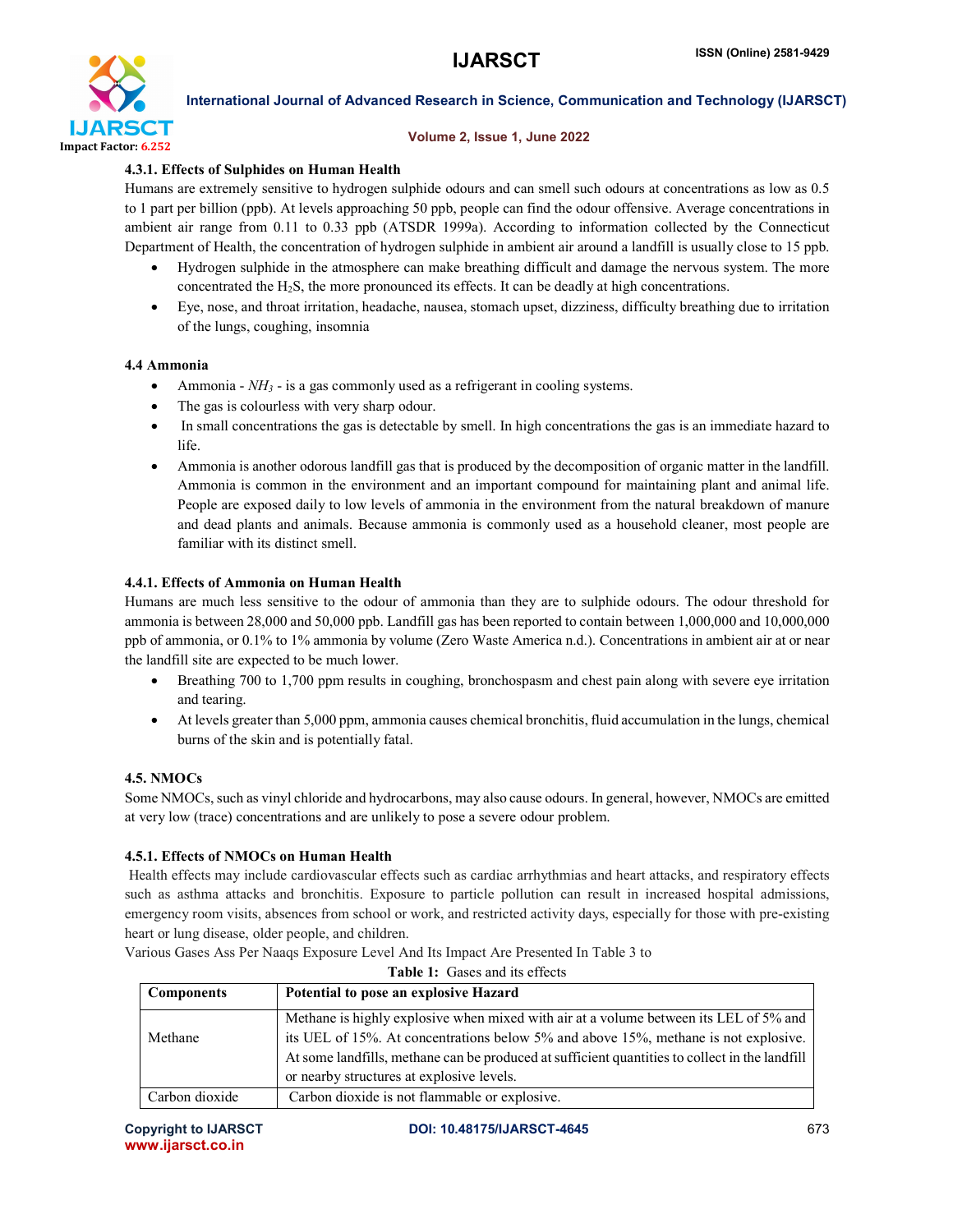



# Volume 2, Issue 1, June 2022

| Nitrogen dioxide | Nitrogen dioxide is not flammable or explosive.                                              |
|------------------|----------------------------------------------------------------------------------------------|
| Oxygen           | Oxygen is not flammable, but is necessary to support explosions.                             |
|                  | Ammonia is flammable. Its LEL is 15% and its UEL is 28%. However, ammonia is                 |
| Ammonia          | unlikely to collect at a concentration high enough to pose an explosion hazard.              |
|                  | Potential explosion hazards vary by the chemical. For example, the LEL of benzene is         |
| <b>NMOCs</b>     | 1.2% and its UEL is 7.8%. However, benzene and other NMOCs alone are unlikely to             |
|                  | collect at concentrations high enough to pose explosion hazards.                             |
|                  | Hydrogen sulfide is flammable. Its LEL is 4% and its UEL is 44%. However, in most            |
| Hydrogen sulfide | landfills, hydrogen sulfide is unlikely to collect at a concentration high enough to pose an |
|                  | explosion hazard.                                                                            |

# Table-2. Health effects associated with Landfill gas emissions

| <b>Oxygen Concentration</b> | <b>Health Effects</b>                                                                                                              |  |  |  |  |  |  |  |
|-----------------------------|------------------------------------------------------------------------------------------------------------------------------------|--|--|--|--|--|--|--|
| 21%                         | Normal ambient air oxygen concentration                                                                                            |  |  |  |  |  |  |  |
| 17%                         | Deteriorated night vision (not noticeable until a normal oxygen concentration is                                                   |  |  |  |  |  |  |  |
|                             | restored), increased breathing volume, and accelerated heartbeat                                                                   |  |  |  |  |  |  |  |
| $14\% - 16\%$               | Increased breathing volume, accelerated heartbeat, very poor muscular<br>coordination, rapid fatigue, and intermittent respiration |  |  |  |  |  |  |  |
| $6\% - 10\%$                | Nausea, vomiting, inability to perform, and unconsciousness                                                                        |  |  |  |  |  |  |  |
| Less than $6\%$             | Spasmatic breathing, convulsive movements, and death in minutes                                                                    |  |  |  |  |  |  |  |

# Table-3. National ambient air quality standards

| <b>Pollutants</b>     | <b>Primary Standards</b>        | <b>Average Time</b>         | <b>Secondary Standards</b> |  |
|-----------------------|---------------------------------|-----------------------------|----------------------------|--|
| Carbon Mono oxide     | 9ppm $(10 \text{ mg/m}^3)$      | 8-hour                      | Noneu                      |  |
|                       | 35ppm $(40 \text{ mg/m}^3)$     | 1-hour                      |                            |  |
| Lead                  | $0.15 \mu g/m^3$                | Rolling 3-month average     | Same as Primary            |  |
| Nitrogen Dioxide      | 53ppb                           | Annual (Arithmetic average) | Same as Primary            |  |
|                       | $100$ ppb                       | 1-hour                      | None                       |  |
| Particulate<br>Matter | $150 \mu g/m^3$                 | 24-hour                     | Same as Primary            |  |
| (PM10)                |                                 |                             |                            |  |
| Particulate<br>matter | $15.0 \,\mathrm{\mu g/m^3}$     | Annual                      | Same as primary            |  |
| (PM 2.5)              |                                 |                             |                            |  |
|                       | $35 \mu g/m^3$                  | $24$ - hour                 | Same as Primary            |  |
| Ozone                 | $0.075$ ppm $(2008 \text{std})$ | 8-hour                      | Same as Primary            |  |
|                       | $0.08$ ppm (1997std)            | 8-hour                      | Same as Primary            |  |
| Sulfur Dioxide        | $0.03$ ppm                      | Annual                      | $0.5$ ppm                  |  |
|                       | $0.14$ ppm                      | 24- hour                    | 3-hour                     |  |
|                       | 75 ppb                          | 1-hour                      | None                       |  |

Table-4. National Air Quality Index Table-5.: Concentration of Ambient Air

| Pollutant    | Average<br>Period | <b>NAAOS</b>  | <b>Pollutants</b> | Time-<br>weighted | Concentration of ambient $(InQ/m3)$ |                     |                          |
|--------------|-------------------|---------------|-------------------|-------------------|-------------------------------------|---------------------|--------------------------|
| CO           | 1-HOUR            | 40000         |                   | average           | air                                 |                     |                          |
|              | 8-HOUR            | 10000         |                   |                   | Industrial<br>area                  | Residential<br>area | <b>Sensitive</b><br>area |
| <b>OZONE</b> | 8-HOUR            | <b>75 PPB</b> |                   |                   |                                     |                     |                          |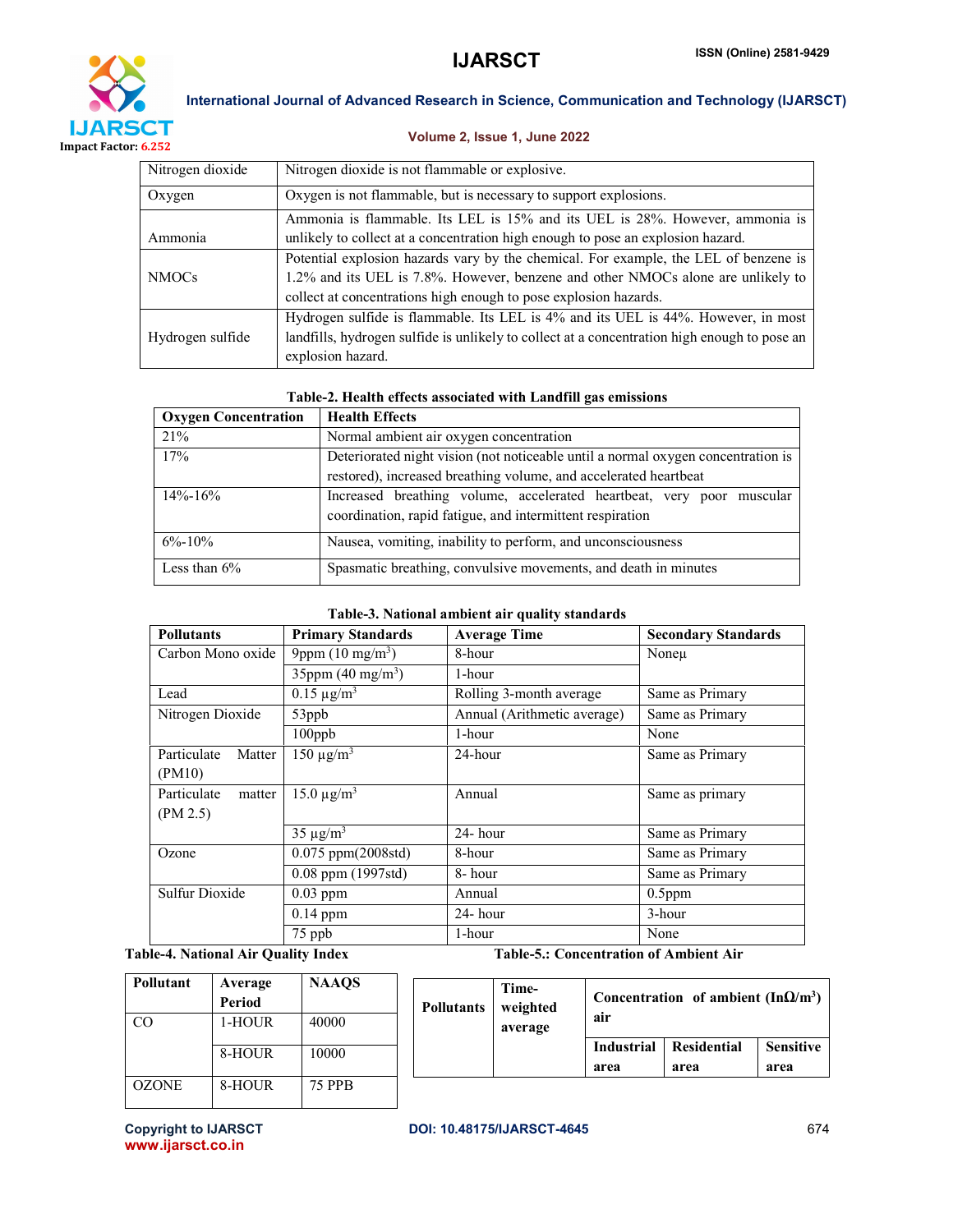

#### Volume 2, Issue 1, June 2022

| Pb              | 3-MONTH        | 0.15 | SO <sub>2</sub> | Annual           | 80  | 60  | 15  |
|-----------------|----------------|------|-----------------|------------------|-----|-----|-----|
|                 | <b>ROLLING</b> |      |                 | average          | 120 | 80  | 30  |
| PM10            | 24-HOUR        | 150  |                 | 24 <sub>hr</sub> |     |     |     |
|                 |                |      | NO <sub>2</sub> | Annual           | 80  | 60  | 15  |
| PM 2.5          | 24-HOUR        | 35   |                 | average 24hr     | 120 | 80  | 30  |
|                 | <b>ANNUAL</b>  | 12   |                 |                  |     |     |     |
|                 |                |      | <b>SPM</b>      | Annual           | 360 | 140 | 70  |
| NO <sub>2</sub> | 1-HOUR         | 188  |                 | average 24hr     | 500 | 200 | 100 |
|                 | <b>ANNUAL</b>  | 100  |                 |                  |     |     |     |
|                 |                |      | <b>RSPM</b>     | Annual           | 120 | 60  | 50  |
| SO <sub>2</sub> | 1-HOUR         | 196  |                 | average 24hr     | 150 | 100 | 75  |
|                 | 3-HOUR         | 1300 |                 |                  |     |     |     |
|                 |                |      |                 |                  |     |     |     |

### 4.6Ambient Air Quality Monitoring

The ambient air quality monitoring network involves measurement of a number of air pollutants at number of locations in the country so as to meet objectives of the monitoring. Any air quality monitoring network thus involves selection of pollutants, selection of locations, frequency, duration of sampling, sampling techniques, infrastructural facilities, man power and operation and maintenance costs. The network design also depends upon the type of pollutants in the atmosphere through various common sources, called common urban air pollutants, such as Suspended Particulate Matter (SPM), Respirable Suspended Particulate Matter (RSPM), Sulphur dioxide (SO2), Oxides of Nitrogen (NOx), and Carbon Monoxide (CO) etc. The areas to be chosen primarily are such areas which represent high traffic density, industrial growth, human population and its distribution, emission source, public complaints if any and the land use pattern etc. Generally, most of the time the basis of a network design are the pollution source and the pollutant present.

### 4.7 National Ambient Air Quality Standards (NAAQS)

The ambient air quality objectives/standards are pre-requisite for developing programme for effective management of ambient air quality and to reduce the damaging effects of air pollution. The objectives of air quality standards are:

- To indicate the levels of air quality necessary with an adequate margin of safety to protect the public health, vegetation and property.
- To assist in establishing priorities for abatement and control of pollutant level;
- To provide uniform yardstick for assessing air quality at national level; and
- To indicate the need and extent of monitoring program.

### V. CONCLUSION

The present study revealed that there is a need to focus on the air quality management for such sites to safeguard public health and further research is required to measure the ambient air quality of MSWM sites and their health hazards. So, the implementation of the policies is essential to manage the levels of pollutants in the ambient air of MSWM sites and to reduce its effect on health and climate.The current consideration of the pollution emission for this model is restricted to the four air pollutants due to the fact that realworld data of the other pollutants are insufficient at the moment. In addition, the optimization model of this study is a LPbased model with a single objective function. The multi objective programming techniques can be used to obtain a trade-off solution between economic factors and environmental impacts in the future study.

That is why even after knowing that the air is getting polluted every day, the organizations around the world are unable to provide a good solution to it. As a human being, we must contribute, that is why, we need to gather and make sure that all the places, suffering from air pollution, should get organized in a manner so that air pollution should not exist. Everyone should participate in schemes like Swachh Bharat Abhiyan which will not only reduce the air pollution in the country but will also reduce various other kinds of pollution.The need for investigating and monitoring sea water and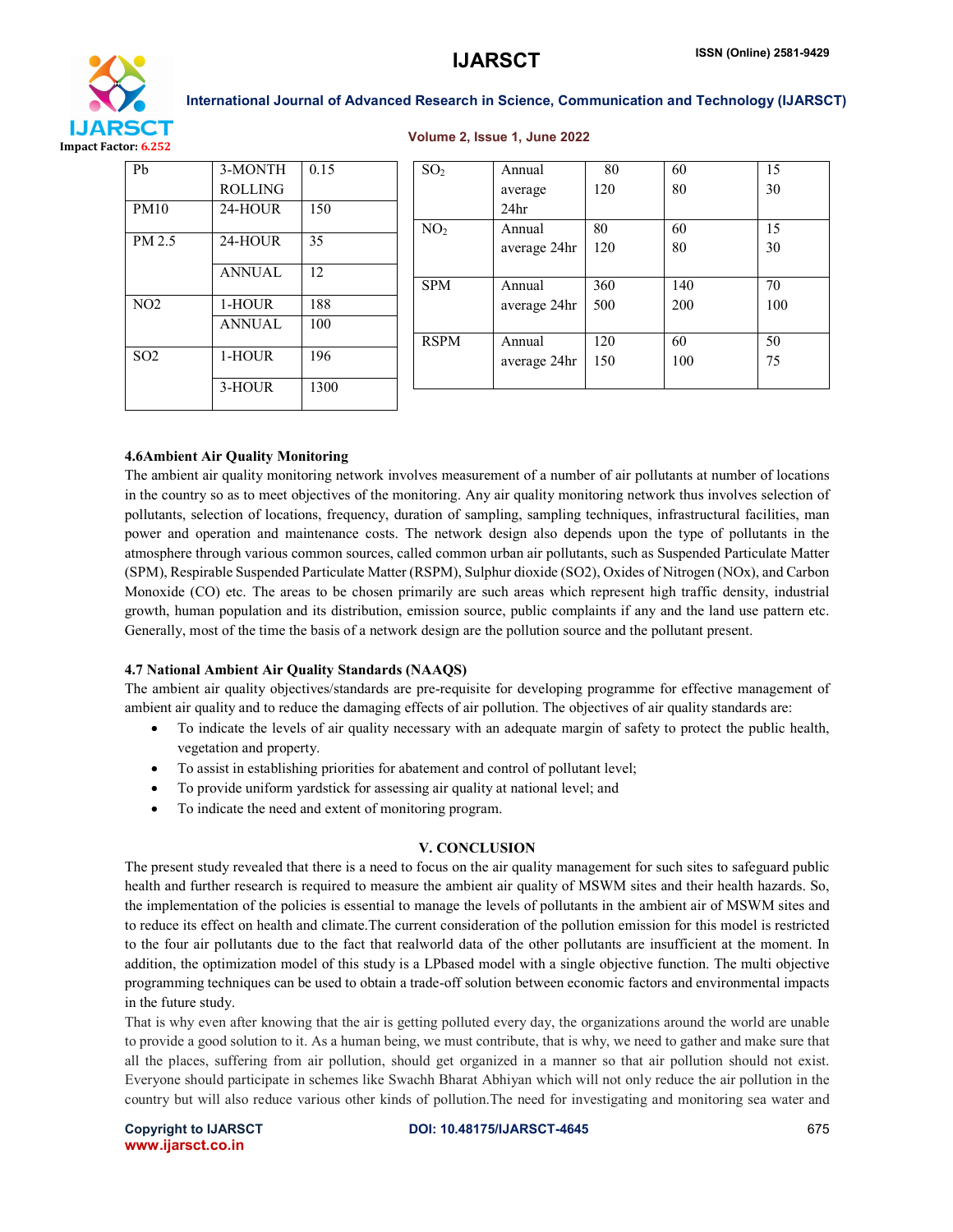

#### Volume 2, Issue 1, June 2022

sediment quality in these landfills is advisable. Concentrations and fluxes of contaminants and their impact in the area should be assessed. With this study we can compare the data obtained in these landfills with other landfills and observe the different levels of emission. Population growth is a major contributor to increasing solid waste in India. Growth of mega cities in India Megacities are a relatively recent phenomenon, associated with globalization of the economy, culture and technology. Municipal solid waste open dump site operation is an important element of waste management in India both today and in the future. Dump site fires are common occurrences in the study area. When they do occur, however, they tend to attract a great deal of the public attention and challenge the fire service. Dump site fires in the study area could threaten the health of anyone especially the dump site workers that are regularly exposed to the thick smoke. This study suggests that exposure to chemicals and other substances emitted from dump site fires is high especially, suspended particulate matter, carbon dioxide.

# **REFERENCES**

- [1]. S.A.Edgerton,X.Bian,J.D.Fast,J.M.Hubbe,E.L.Malone,W.J.Shaw,C.D.Whiteman,S.Zhong,J.L.Arriaga,E.Ortiz ,M.Ruiz,G.Sosa,E.Vega,Particulate Air pollution in Mexico city:A collaborative Research Project, Journal of the Air and waste management Association,ISSN:1096-2247.
- [2]. Giovanis,Eletherios,2015,Relationship between recycling rate and air pollution:Waste management in the state of Massachusetts, Department of Economics, Royal Holloway university of London, Egham, England, United kingdom,192-203,ISSN 0956-053X.
- [3]. B. Abraham Lingham, G.Poyyamoli, and U. Jagadeesh Chandira Boss,2014, Assessment of Air pollution and its impacts near municipal solid waste dumping site Kammiyampet, Cuddalore, India, Department of ecology and environmental sciences,Pondicherry university, Pondicherry, International Journal of innovative Research in science, Engineering and Technology, Vol 2319-8753.
- [4]. Mohamed F.Hamod,02 march 2007, Air pollutants Emissions from waste treatment and disposal facilities,Journal of Environmental sciences and Health part-A, Toxic/Hazardous substances and Environmental Engineering, vol ISSN:1093-4529; Online '(1532-4117).
- [5]. Pramod Kumar and C.P. Singh, 1999, Managing Solid Waste: A case study of Ghazipur City, Department of Environmental sciences, Technical Education and Research institute(T.E.R.I),post graduate college,Ravindrapuri,India,Vol:231-234(1999).
- [6]. Sukesh Narayana Sinha,2018,Air pollution from solid fuels, National Institute of Nutrition (ICMR), Hyderabad, Air pollution Tolerance Index, Indoor air pollution from solid fuels,Ambient Air pollution from solid fuels, Earth systems and Environmental sciences,Vol-11266-7.
- [7]. Pervez Alam & Kafeel Ahmade,2013,Impact of solid waste on Health and the Environment,Department of civil engineering, COET,BGSB,University,Rajouri,J&K, India, special issue of international journal of sustainable Development and Green Economics, ISSN No:2315-4721,V-2,I-1,2.
- [8]. N.Alba,S.Gasso,T.Lacorte&J.M Baldasono,1998,Characterisation of municipal solid waste incineration Residues from facilities with different Air pollution control systems,Resources conservation &recycling,Arun kansal Academia Accelerating the worlds research,vol-3,4.
- [9]. Shuchi Gupta, Krishna Mohan, Rajkumar Prasad, Sujata Gupta, Arun Kansal,10 may 1998,Solid waste management in India:Options and opportunities,Tata energy research institute,India Habitat Centre, Lodi road, New Delhi, Resources, conservation and recycling 24(1998)137-154.
- [10]. Md Senaul Haque and R.B.Singh,Accepted:22 september,;Published:12 october 2017,Air pollution and Human health in Kolkata,India:A case study,Department of Geography, Delhi school of economics, university of Delhi ,climate 2017,5,77.
- [11]. R.PremSudha, Dr.R.N.Uma, Dr.Meiaraj, 2014-Assessment of Soil Characteristics around Municipal Solidwaste Disposal site in sulur block- Coimbatore Town Panchayats- Tamilnadu, India -International Journal of Scientific & Engineering Research, Volume 5, Issue 4, pp 240 -244. ISSN 2229-5518.- 2014
- [12]. R.PremSudha, Dr.R.N.Uma, DrMeiaraj, 2014 –"Impact assessment of soil characteristics in and around Vellalore dumpyard in Coimbatore City, Tamilnadu"Ecology Environment & Conservation. Volume 20, Issue 3, pp. 330-337,- 2014 EM International, ISSN 0971–765X.